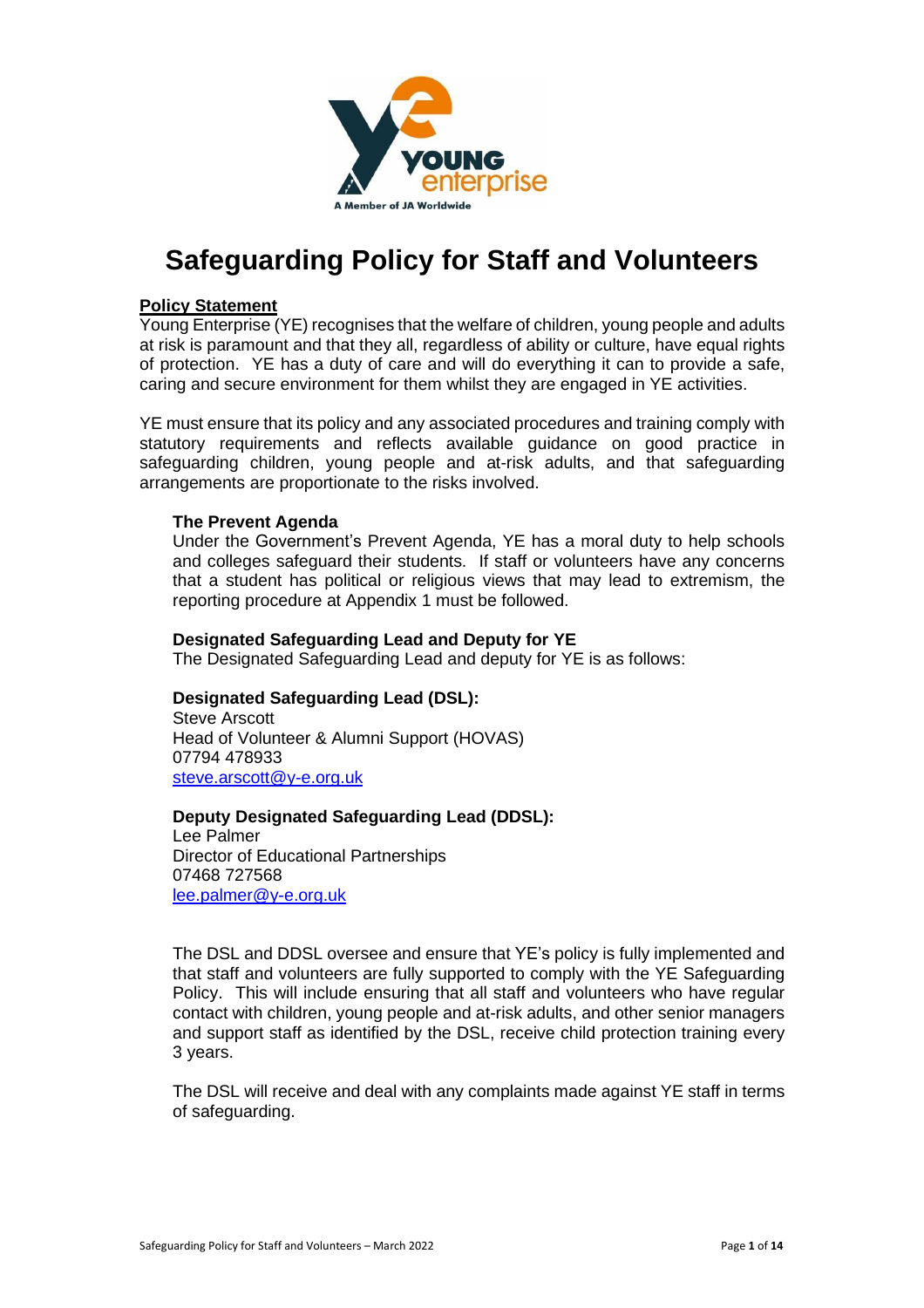The DDSL will advise on any complaints or allegations made against the DSL, with the involvement of members of the Senior Management Team (SMT) as appropriate.

In England the DSL and DDSL will work closely with Local Authority Designated Officers (LADOs) when required. The relevant LADO will be contacted or consulted normally within 24 hours of an allegation being made against a YE member of staff or volunteer. In Wales we will work directly with Social Services.

#### **1. Definitions and types of abuse**

#### **Definitions**

**Child:** In this document, as in the Children Act 1989 and 2004, a Child is anyone who has not yet reached their 18th birthday. 'Children' therefore means 'Children and Young People' throughout. The fact that a Child has reached 16 years of age, is living independently, is in further education, is a member of the armed forces, is in hospital, in prison or in a Young Offenders' Institution, does not change his or her status or entitlement to services or protection under the Children Act 1989 and 2004.

**Adult at risk**: The legal definition of the term "adult at risk" refers to any person aged 18 years and over who

- has needs for care and support (whether or not the authority is meeting any of those needs), is experiencing, or is at risk of, abuse or neglect, and
- as a result of those needs is unable to protect himself or herself against the abuse or neglect or the risk of it.
- This could include people with mental health issues, physical, sensory or learning disabilities, medical conditions, dementia, brain injury, those who are elderly and frail and also those who are family carers.
- Safeguarding concerns arise when an adult who has care and support needs and is, or is at risk of, being abused or neglected and unable to protect them self against the abuse or neglect or risk of it because of those needs.

**Volunteer:** In this document, as in the Disclosure and Barring Service (DBS) Glossary of Terms 2012, a Volunteer is a person who is engaged in any activity which involves spending time, unpaid (except for travelling and other approved out-of-pocket expenses), doing something which aims to benefit some third party other than or in addition to a close relative. For the purposes of this policy this encompasses but is not limited to Company Based Volunteers, Class Based Volunteers, Local Volunteer Team (LVT) Members and YE Trustees.

**Staff Member:** A Staff Member is anyone employed by YE. For the purposes of this policy this encompasses, but is not limited to, permanent staff, casual staff, paid Delivery Officers, Associates and Consultants as well as Secondees/Interns.

**Position of Trust:** Any person connected with YE who comes into contact with children or at-risk adults in the performance of their role is in a position of trust and subject to this policy.

#### **Recognising Types of Abuse and Neglect**

Abuse can take a number of forms including physical, emotional or sexual abuse, child sexual exploitation and neglect.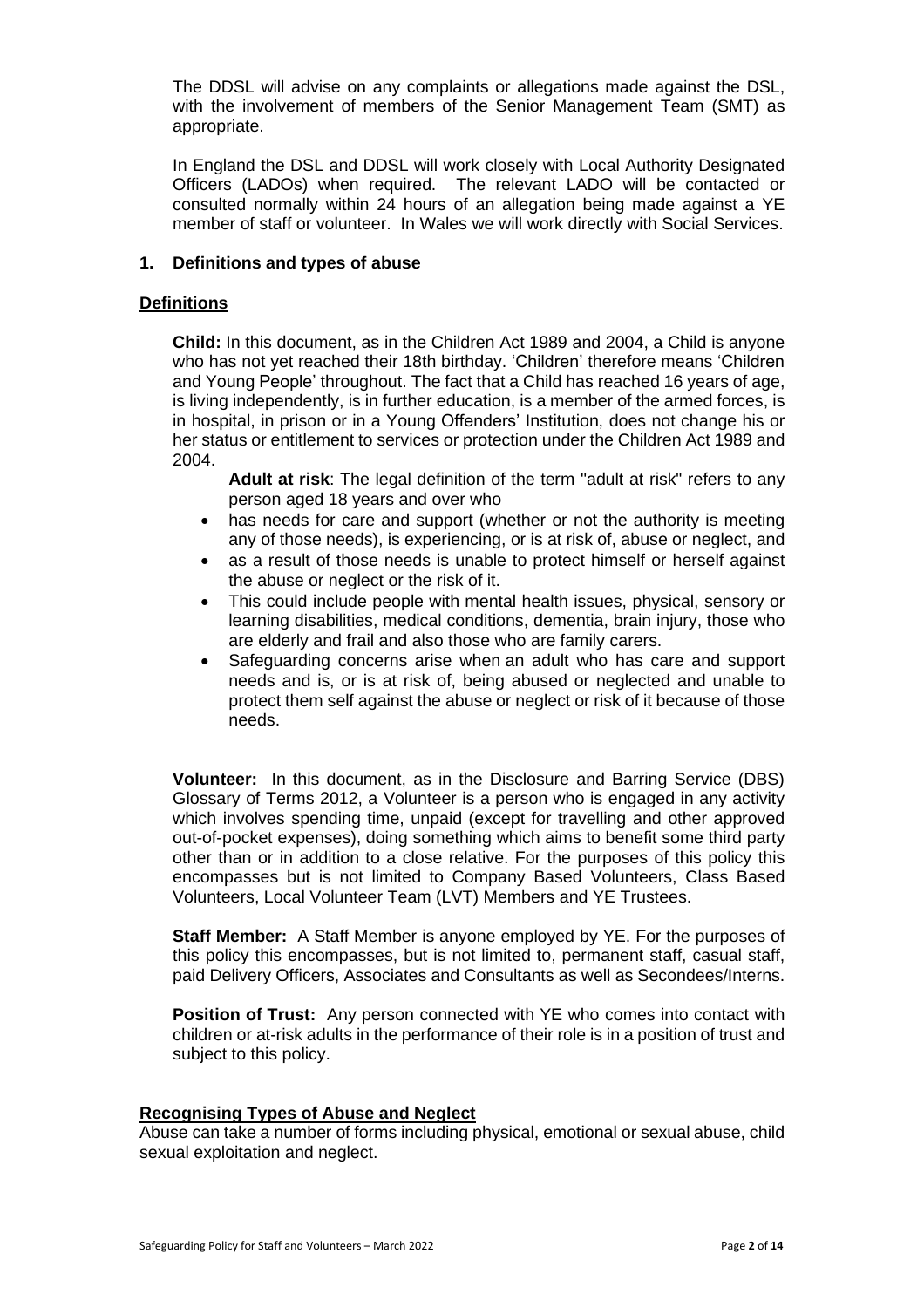All YE staff and volunteers should be aware that abuse, neglect and safeguarding issues are rarely standalone events that can be covered by one definition or label. In most cases multiple issues will overlap with one another.

- **Abuse:** a form of maltreatment of a child. Somebody may abuse or neglect a child by inflicting harm or by failing to act to prevent harm. Children may be abused in a family or in an institutional or community setting by those known to them or, more rarely, by others (e.g. via the internet). They may be abused by an adult or adults or another child or children.
- **Physical abuse**: a form of abuse which may involve hitting, shaking, throwing, poisoning, burning or scalding, drowning, suffocating or otherwise causing physical harm to a child. Physical harm may also be caused when a parent or carer fabricates the symptoms of, or deliberately induces, illness in a child.
- **Emotional abuse**: the persistent emotional maltreatment of a child such as to cause severe and adverse effects on the child's emotional development. It may involve conveying to a child that they are worthless or unloved, inadequate, or valued only insofar as they meet the needs of another person. It may include not giving the child opportunities to express their views, deliberately silencing them or 'making fun' of what they say or how they communicate. It may feature age or developmentally inappropriate expectations being imposed on children. These may include interactions that are beyond a child's developmental capability as well as overprotection and limitation of exploration and learning, or preventing the child participating in normal social interaction. It may involve seeing or hearing the illtreatment of another. It may involve serious bullying (including cyber bullying), causing children frequently to feel frightened or in danger, or the exploitation or corruption of children. Some level of emotional abuse is involved in all types of maltreatment of a child, although it may occur alone.
- **Sexual abuse**: involves forcing or enticing a child or young person to take part in sexual activities, not necessarily involving a high level of violence, whether or not the child is aware of what is happening. The activities may involve physical contact, including assault by penetration (for example rape or oral sex) or nonpenetrative acts such as masturbation, kissing, rubbing and touching outside of clothing. They may also include non-contact activities, such as involving children in looking at, or in the production of, sexual images, watching sexual activities, encouraging children to behave in sexually inappropriate ways, or grooming a child in preparation for abuse (including via the internet). Sexual abuse is not solely perpetrated by adult males. Women can also commit acts of sexual abuse, as can other children.
- **Child sexual exploitation:** is a type of sexual abuse. Children in exploitative situations and relationships may receive gifts, money or affection in return for performing sexual activities. Children or young people may be tricked into believing they are in a loving, consensual relationship. They might be invited to parties and given drugs and alcohol. They may also be groomed online.
- **Neglect**: the persistent failure to meet a child's basic physical and/or psychological needs, likely to result in the serious impairment of the child's health or development. Once a child is born, neglect may involve a parent or carer failing to: provide adequate food, clothing and shelter (including exclusion from home or abandonment); protect a child from physical and emotional harm or danger; ensure adequate supervision (including the use of inadequate care-givers); or ensure access to appropriate medical care or treatment. It may also include neglect of, or unresponsiveness to, a child's basic emotional needs.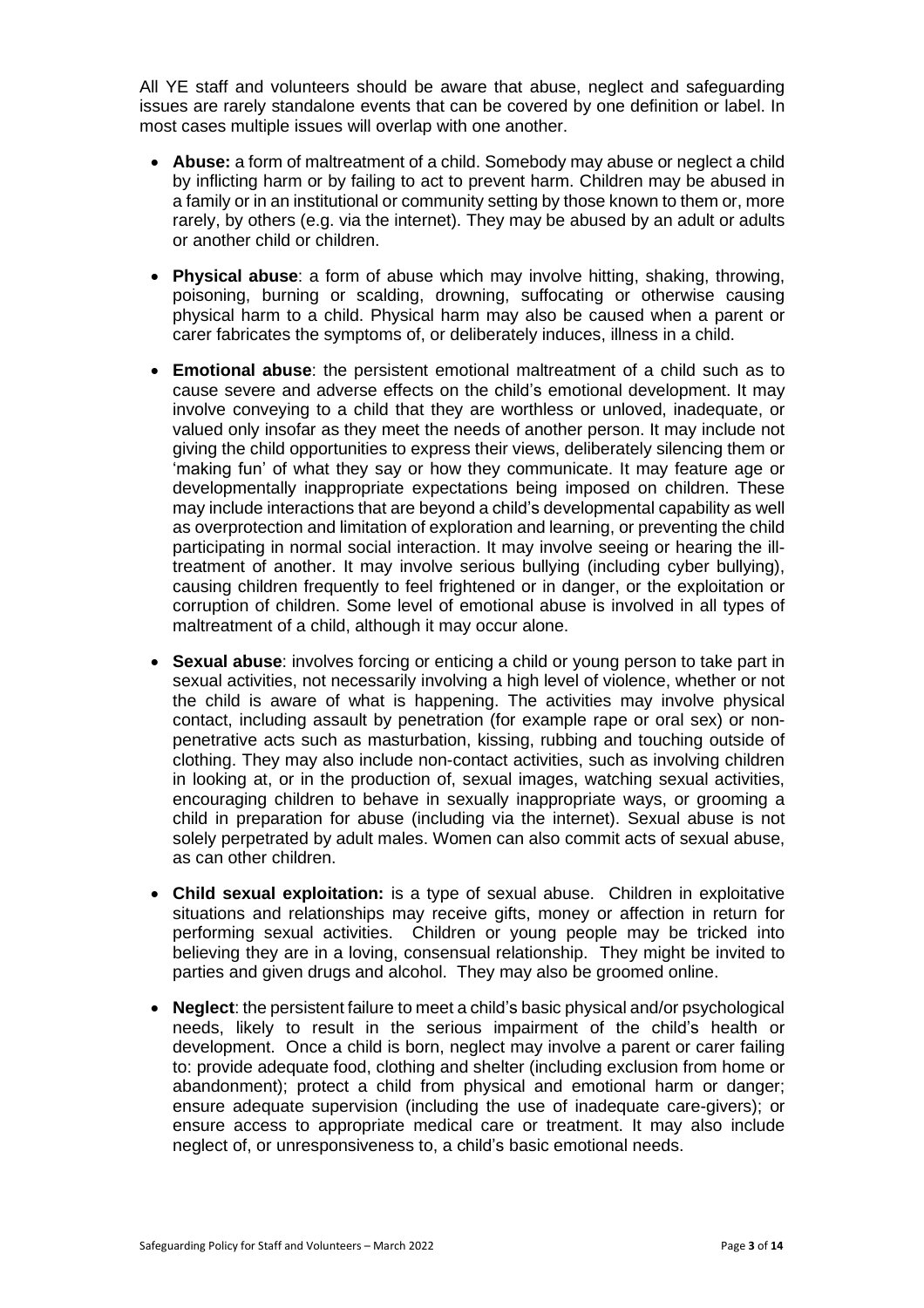All staff and volunteers should have an awareness of safeguarding issues, some of which are listed below. Staff and volunteers should be aware that behaviours linked to the areas of drug taking, alcohol abuse, truanting and sexting put children in danger.

Safeguarding issues can manifest themselves via peer on peer abuse. This is most likely to include but may not be limited to bullying (including cyber bullying), genderbased violence/sexual assaults and sexting.

Staff and volunteers can access government guidance as required on the issues listed below via GOV.UK and other government websites but if you are unsure please contact the DSL or Deputy DSL:

- Bullying including cyber bullying
- Children missing education
- Child missing from home or care
- Child Sexual Exploitation
- Domestic violence (including honour based violence)
- **Drugs**
- Fabricated or induced illness
- Faith abuse
- Female Genital Mutilation (FGM)
- Forced marriage
- Gangs and youth violence
- Gender based violence/violence against women and girls
- Hate and 'mate' crime
- **Mental Health**
- Missing children and adults
- Private fostering
- Preventing radicalisation
- Relationship abuse
- **Sexting**
- **Trafficking**

Staff and volunteers should also be aware of safeguarding issues experienced by adults, some of which are outlined below:

**Physical** 

:

- Domestic violence, including "honour" based violence
- **Sexual**
- **Psychological**
- Financial or material abuse
- Modern slavery
- **Organisational**
- Neglect and acts of omission
- Self-neglect
- Harassment
- **Discriminatory**
- **Sexism**
- Racism
- Hate & "mate" crime
- County lines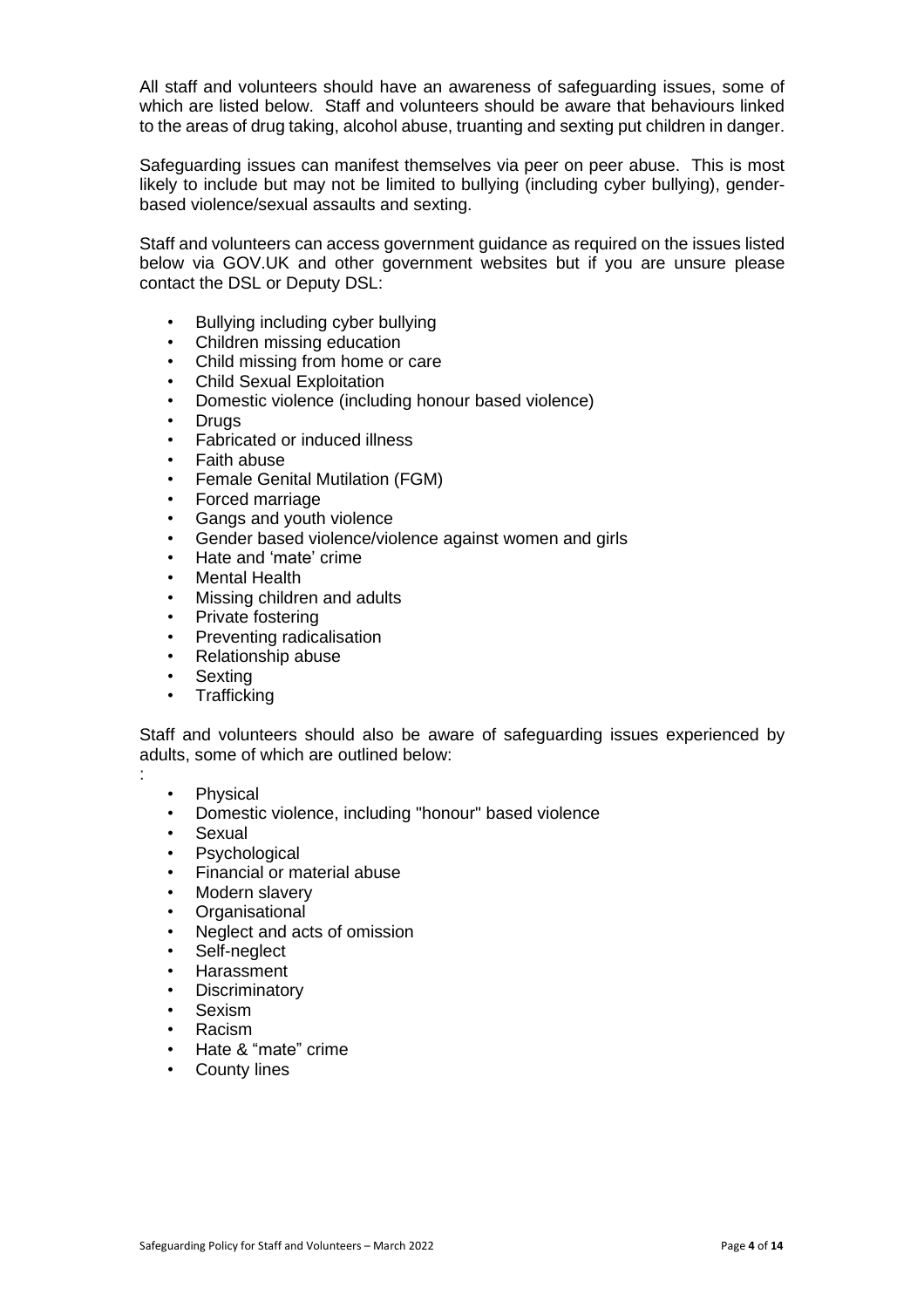#### **2. Essential behaviour**

#### **A Safe and Secure Working Environment**

YE's policy is to treat all children and at-risk adults with respect. YE will ensure that all staff and volunteers are made aware of and understand the Safeguarding Policy and Staff or Volunteer Code of Conduct as appropriate.

- All YE programmes are designed to be delivered to groups of people with the involvement of an authorised Centre Lead (e.g. Link Teacher or Tutor) and at least one Volunteer. YE volunteers are required to abide by the YE Safeguarding Policy and Volunteer Code of Conduct at all times.
- YE Staff members may be present within schools when liaising with school contacts or supporting programme delivery. All staff members must adhere to the YE Safeguarding Policy and Staff Code of Conduct.
- Before delivery of a programme, YE will request a copy of the school/ college Safeguarding Policy and the name of the school/college DSL (via the Service Level Agreement).
- Staff and Volunteers will be required to make themselves aware of the named school/college DSL and their Safeguarding Policy before they enter their premises.

#### **Working with Children and at-risk Adults**

YE Staff and Volunteers must adhere to the following at all times when working with children and at-risk adults:

#### **They must:**

- i. Recognise that the role of a YE member of staff and Volunteer places them in a position of trust with regard to children/at risk adults with whom they come into contact in the performance of their role. They must uphold that trust at all times.
- ii. Not knowingly place themselves in a situation where they are alone with any child/at risk adult, endeavour to ensure that they work with groups of children/at risk adults and, where possible, that there is another adult in attendance at any meetings. Staff and Volunteers must avoid remote areas and wherever possible leave doors open.
- iii. Avoid using inappropriate language in front of, about or to a child or at-risk adult. Staff and Volunteers must display consistently high standards of professional behaviour and appearance, acting as a positive role model for YE.
- iv. Be aware that even well-intentioned physical contact may be misconstrued by the child/at risk adult, observers or by anyone to whom this action is described. Never make physical contact with a child in a way which may be construed as being indecent. Be aware of cultural or religious views about physical contact and always be sensitive to issues of gender.
- v. Not offer individual children/at risk adults a lift in a car. Groups may be transported where there is suitable insurance cover in place.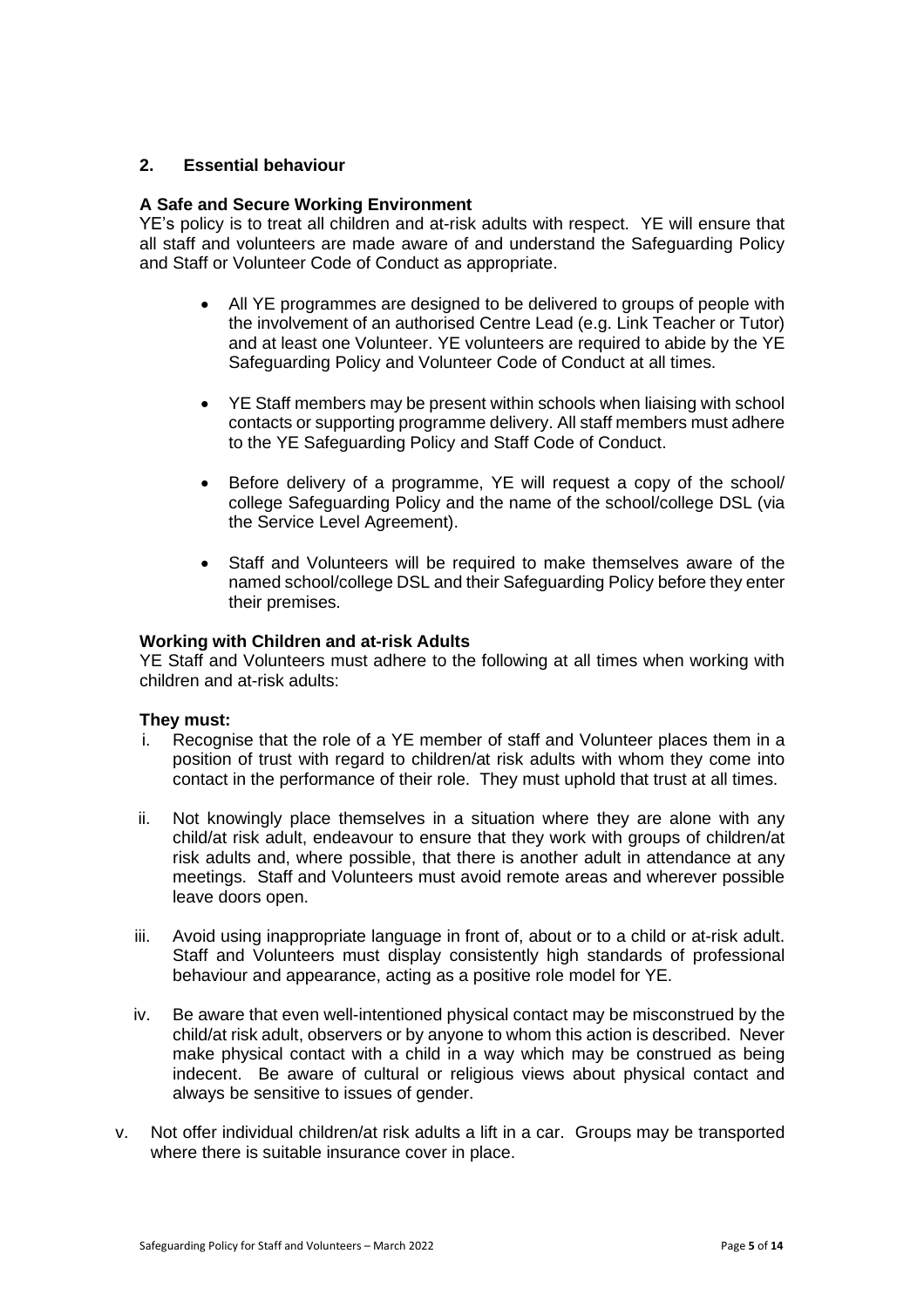- vi. Not make arrangements to contact, communicate or meet with children/at risk adults outside the normal activities of the education system unless it is within the context of an approved YE activity e.g. Trade Fairs that have been agreed in advance by the Centre Lead.
- vii. Not share any personal information with children/at risk adults and not request, or respond to, any personal information from them unless it is appropriate as part of their role within YE.
- viii. Not send personal notes/letters/emails/texts or other forms of social media communications to children and at-risk adults. If it is necessary to contact an individual, ensure that the Centre Lead is informed in advance (and copied into) any communication. Seek advice and guidance where necessary. Do not give out personal contact details. All communications must be transparent and open to scrutiny.
- ix. Understand that bullying will not be accepted or condoned.
- x. Remember at all times that interactions between themselves and children/at risk adults must be such that no reasonable person observing the interaction could construe its nature as abusive.
- xi. Not get involved with any discipline issues in regard to children and at-risk adults as these must be dealt with by the school/college.

#### **Social Media Guidelines**

Staff/Volunteers using social media should be aware of the potential risks to children and young people as set out in Appendix 2.

- Staff/Volunteers should also be aware of potential indicators of online grooming and sexual exploitation of children and young people at Appendix 3.
- Any potential illegal/abusive content or comments on Social Media should be reported to the DSL or DDSL without delay.

#### **Photographic and Video Images**

Staff/Volunteers should be aware of the procedure for using images and videos of children and young people in regard to YE activities, events, social media sites and promotional material as detailed in the YE Photography and Video policy.

#### **3. Consequences of non-compliance**

Staff and Volunteers within YE are placed in a position of trust with regard to the children/at risk adults taking part in YE activities. Anyone who abuses that trust will be subject to disciplinary action or in the case of a Volunteer will be required to cease volunteering activities and the abuse may be reportable to the police.

#### **4. What to Do If You Have a Safeguarding Concern?**

If a Volunteer has a safeguarding concern it is important that this information is communicated initially to the DSL in the school/college, followed immediately by notification to the YE member of staff the Volunteer is associated with. The YE staff member will inform the YE DSL or DDSL. See Appendix 1 for supporting flowchart.

If a member of YE staff has a safeguarding concern, the DSL in the school or college must be informed initially, followed immediately by notification to the YE DSL.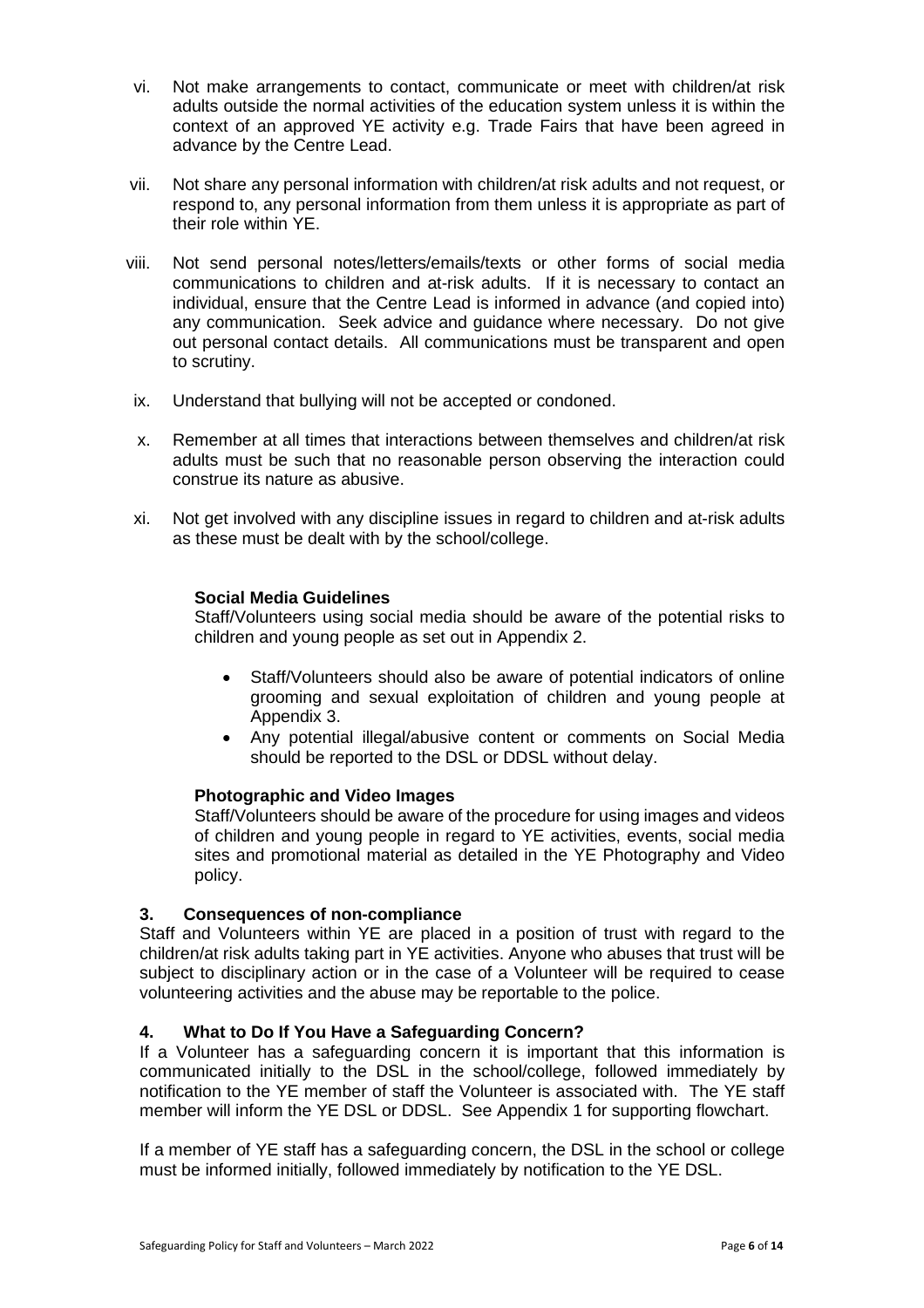You may become aware of suspected or likely abuse through:

- Your own observations and concerns
- Being told by another person that they have concerns
- The abused person telling you
- The abuser telling you

#### Remember:

- Do not delay in reporting your concern
- Do not investigate
- Seek advice from the DSL at school/college and/or the YE DSL or DDSL
- Carefully record anything you observe or are told

#### **Multi-Agency Approach to Safeguarding**

In the event of an allegation of historical abuse YE, normally through the DSL, will work in partnership with other organisations including the LADO (in England) and Social Services in Wales.

If a YE member of staff or Volunteer in the course of their work/volunteering becomes aware or suspects that an act of **Female Genital Mutilation** (FGM) has been carried out on a girl under the age of 18 this must be reported immediately in the first instance to the link teacher/DSL for the school or college who will inform the police. In addition, the YE DSL should be notified.

#### **5. Recruitment, induction and training**

YE's recruitment practices aim to prevent unsuitable people working with children and at-risk adults and include the use of the Disclosure & Barring Service (DBS) for enhanced disclosure checks for field-based staff members and volunteers undertaking regular activity. With regard to recruitment practices, YE complies with the statutory guidance for schools and colleges set out by the Department for Education.

#### **Recruitment includes:**

#### **Volunteer:**

- The completion of volunteer registration via YE's Gateway system.
- The completion of a 'D3' form to inform YE of whether or not the volunteer has a criminal record and to provide details of any offences and a disclosure check.
- A formal interview between the AM and the relevant volunteer to determine suitability.

#### **Staff:**

- The submission of an up-to-date CV and appropriate covering letter.
- At least two written references from previous employers including the most recent employer.
- A formal interview process.
- An enhanced disclosure check including mandatory joining of the DBS Update Service depending on the nature of the role. This is an essential requirement for the DSL, DDSL, Regional Managers, Area Managers and staff in Volunteer Support.
- Successful completion of a probationary period.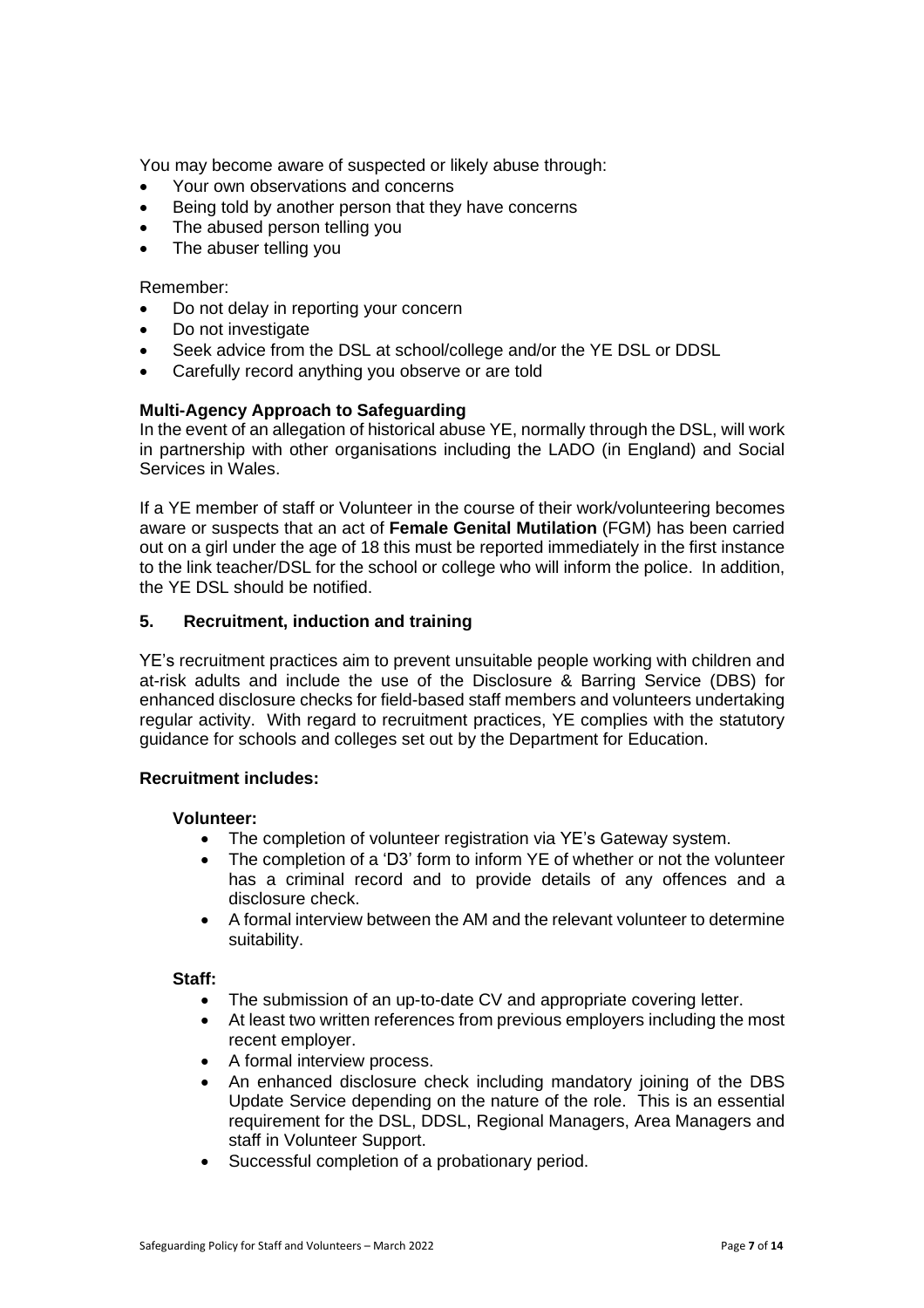#### **Induction and Training**

#### **Volunteer:**

- Clear induction training giving an overview of the organisation and ensuring that Volunteers know the purpose, values and structure of YE.
- 'Qualifying Volunteers' ie. Those who have regular enough contact with young people or at-risk adults to qualify for DBS checks, will complete Online Child Protection training on appointment, and then every 3 years. 'Non-Regular Contact Volunteers' will be given an overview of YE's safeguarding policy prior to any engagement with children and at-risk adults.
- **ALL Volunteers** will be given clear guidance as to when and to whom a safeguarding concern is to be reported. (Appendix 1)
- Relevant e-learning child protection training will be accessed locally and must be completed every 3 years.

#### **Staff:**

- Clear induction and training detailing job description and responsibilities and all relevant policies and procedures.
- **All Staff** will be given clear guidance as to when and to whom a safeguarding concern is to be reported. (Appendix 1)
- Relevant e-learning child protection training will be accessed locally and must be completed every 3 years.

#### **Record Keeping**

All safeguarding related records will be kept securely at the YE Support Centre. In addition to the DSL and DDSL only the CEO, EA and HR Manager, Volunteer Support Manager and Volunteer Support Officer will have access and records will only be kept for as long as required by law. Notes and records should either be marked 'In confidence' for the personal attention of the Volunteer Support Officer & posted securely to:

Young Enterprise Support Centre Suite 24, Oxford House Pure Offices Parkway Court Oxford Business Park Oxford OX4 2JY

or emailed in confidence to  $\frac{\ln \omega}{\sqrt{C}}$  or  $\frac{\omega}{\omega}$  or  $\frac{\omega}{\omega}$  vertical  $\frac{\omega}{\omega}$ -e.org.uk. If you are unsure, please phone 01865 776845.

All records held should be factual and will include the decision-making process (risk assessment) undertaken to determine whether an individual is suitable for volunteering or employment with YE.

#### **6. Whistleblowing**

YE recognises that children and at-risk adults, although fully entitled to do so, cannot be expected or relied upon to raise concerns in an environment where YE Staff and Volunteers fail to do so.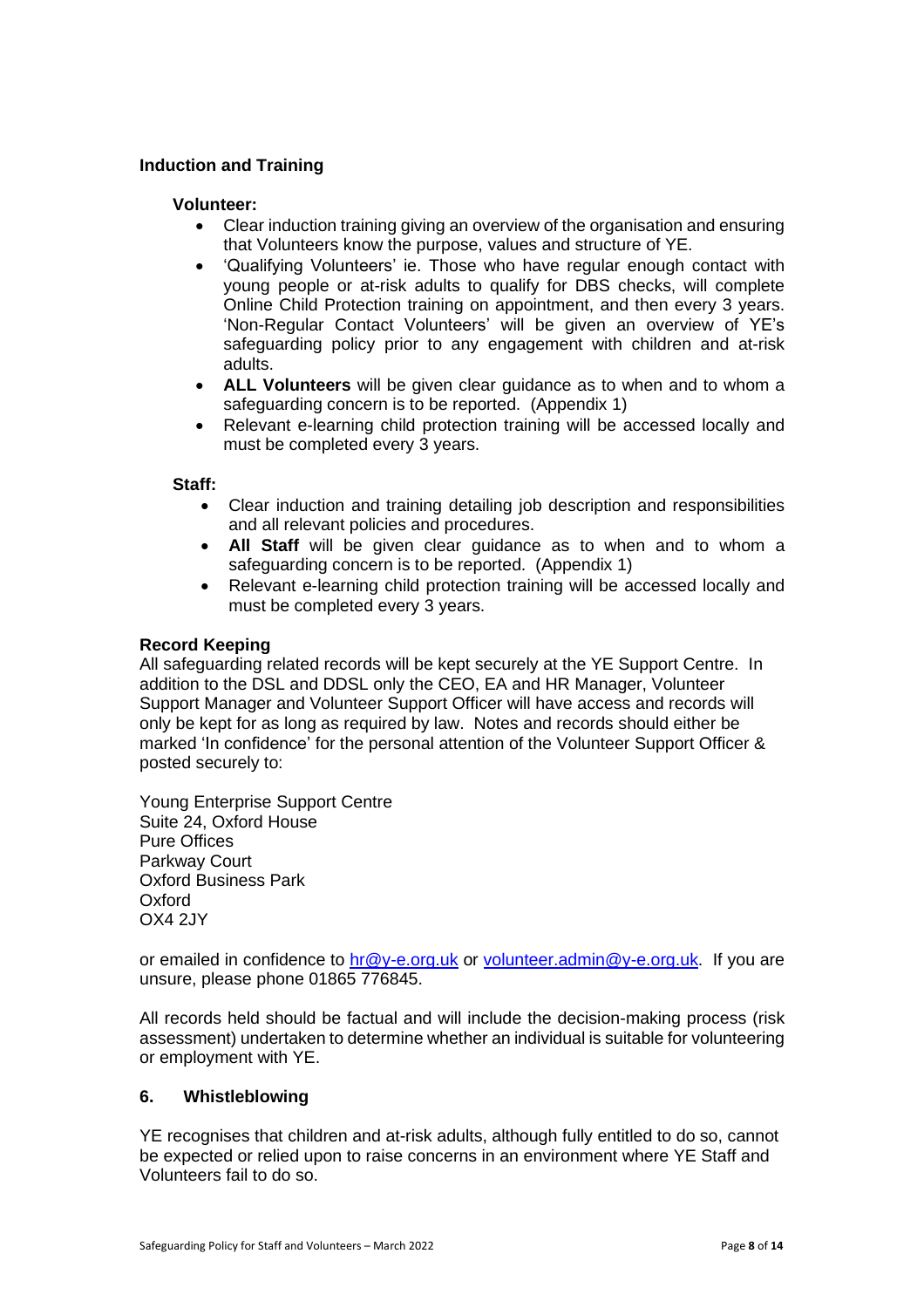All YE Staff and Volunteers have a duty to raise concerns about the attitude or actions of colleagues and appropriate advice should be sought initially from the DSL who will, if necessary, seek further advice from the LADO in England or Social Services in Wales.

Further details can be found in YE's Speaking Out Policy.

Anyone can refer directly to social care services or the police, if necessary, if they believe a child, young person or an adult to be at risk or has been abused within the organisation.

[whistleblowing@charitycommission.gsi.gov.uk](mailto:whistleblowing@charitycommission.gsi.gov.uk) [whistleblowing@ofsted.gov.uk](mailto:whistleblowing@ofsted.gov.uk)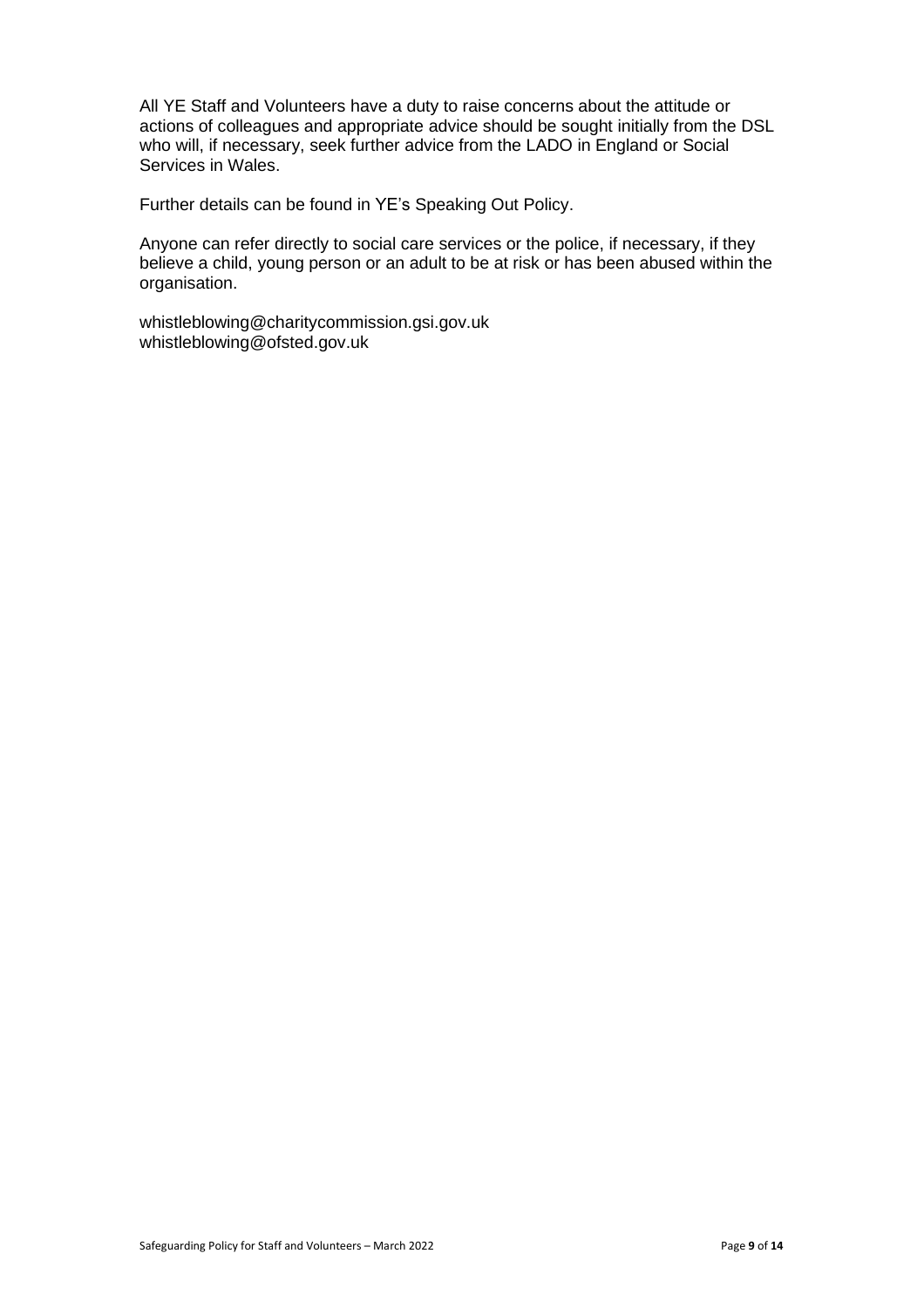

# **IMPORTANT INFORMATION FOR YE STAFF IF YOU HAVE A SAFEGUARDING CONCERN**

**Write down notes: on safeguarding form**

- **Dates, times, facts, observations (verbatim if possible)**
- **Try to ensure that you have all relevant details recorded**





**Contact the School's Designated Safeguarding Lead and inform them of concern providing the information above**

**At the same time or as soon as possible afterwards you must contact YE's Designated Safeguarding Lead or Deputy: 07794 478933 or 07468 727568 to report and log a concern has been raised**



**School's Designated Safeguarding Lead will liaise with Social Care or the police in an emergency The School Designated Safeguarding Lead will revert if further information/ involvement is required from you**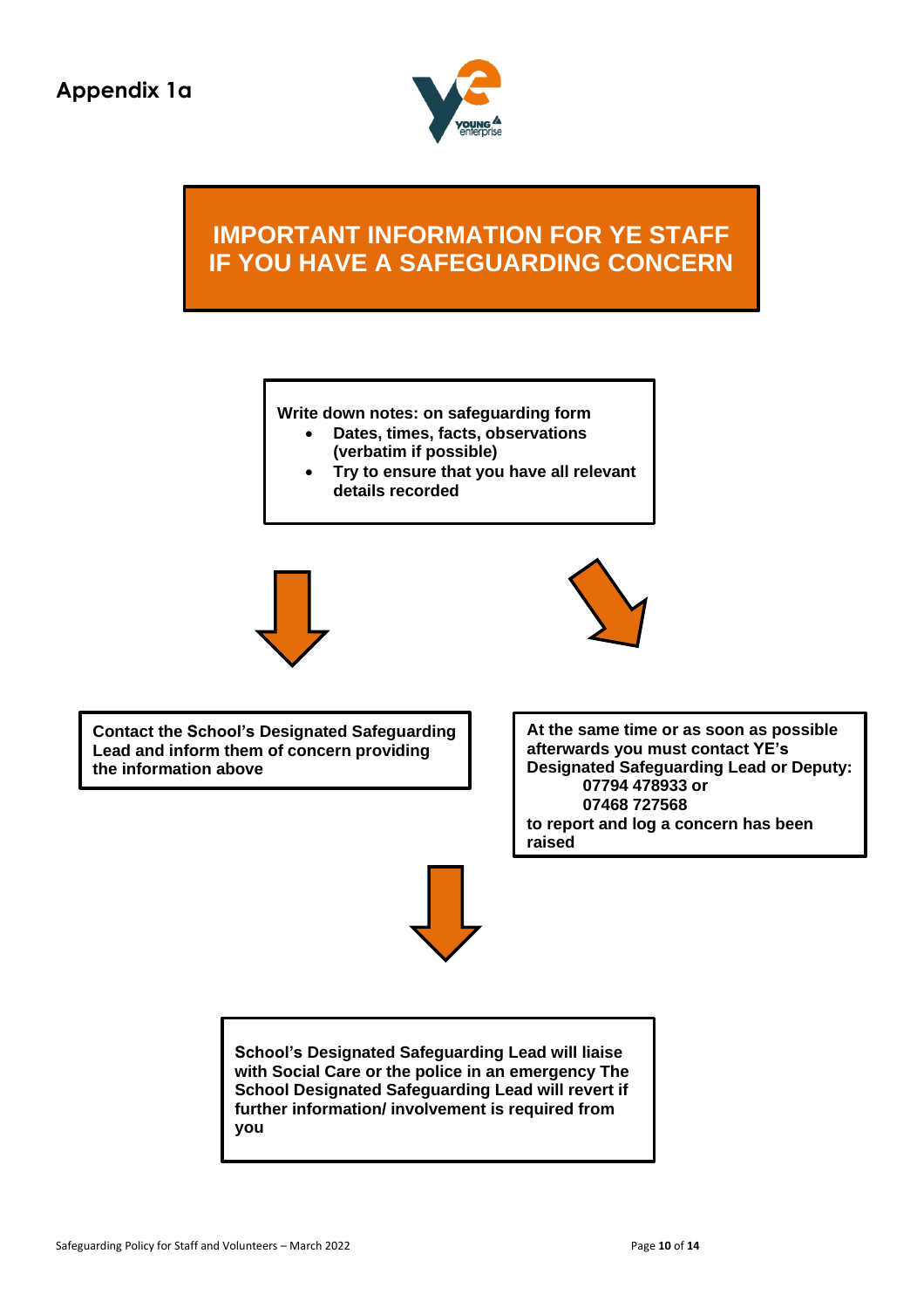

## **IMPORTANT INFORMATION FOR YE VOLUNTEERS IF YOU HAVE A SAFEGUARDING CONCERN**

**Write down notes:**

- **Dates, times, facts, observations (verbatim if possible)**
- **Try to ensure that you have all relevant details recorded**





**Contact the School's Designated Safeguarding Lead and inform them of concern providing the information above**

**Contact your local Young Enterprise Area Manager at the same time or as soon as possible thereafter**





**School's Designated Safeguarding Lead will liaise with Social Care or the police in an emergency. The School Designated Safeguarding Lead will revert if further information/ involvement is required from you** **Young Enterprise Area Manager must contact YE's Designated Safeguarding Lead or Deputy: 07794 478933 or**

**07468 727568 to report and log a concern has been raised**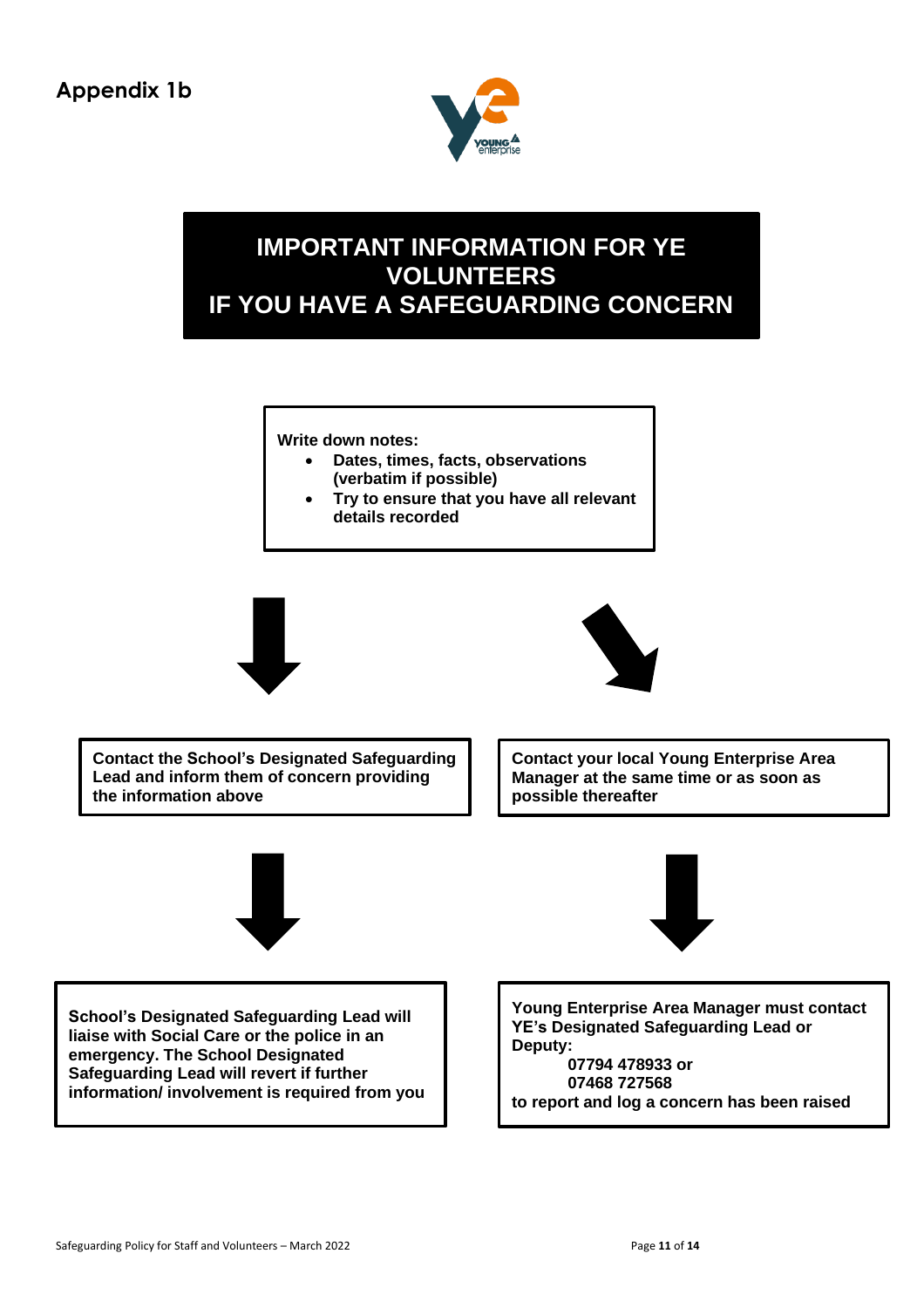### **Appendix 2**

#### **What are the potential risks to children and young people using social media?**

With all emerging technologies there is the potential for misuse. Risks associated with user interactive services include: cyber bullying, grooming and potential abuse by online predators, identity theft and exposure to inappropriate content including self-harm, racist, hate and adult pornography.

Most children and young people use the internet positively but sometimes behave in ways that may place themselves at risk. Some risks do not necessarily arise from the technology itself but result from offline behaviours that are extended into the online world, and vice versa. Potential risks can include, but are not limited to:

- bullying by peers and people they consider 'friends'
- posting personal information that can identify and locate a child offline
- sexual grooming, luring, exploitation and abusive contact with strangers
- exposure to inappropriate content
- involvement in making or distributing illegal or inappropriate content
- theft of personal information
- exposure to information and interaction with others who encourage self-harm
- exposure to information and interaction with others who encourage radicalisation and terrorism
- exposure to racist or hate material
- encouragement of violent behaviour, such as 'happy slapping' (the practice whereby a group of people assault someone at random while filming the incident on a mobile device, so as to circulate the images or post them online).
- glorifying activities such as drug taking or excessive drinking
- physical harm to young people in making video content, such as enacting and imitating stunts and risk-taking activities
- leaving and running away from home as a result of contacts made online.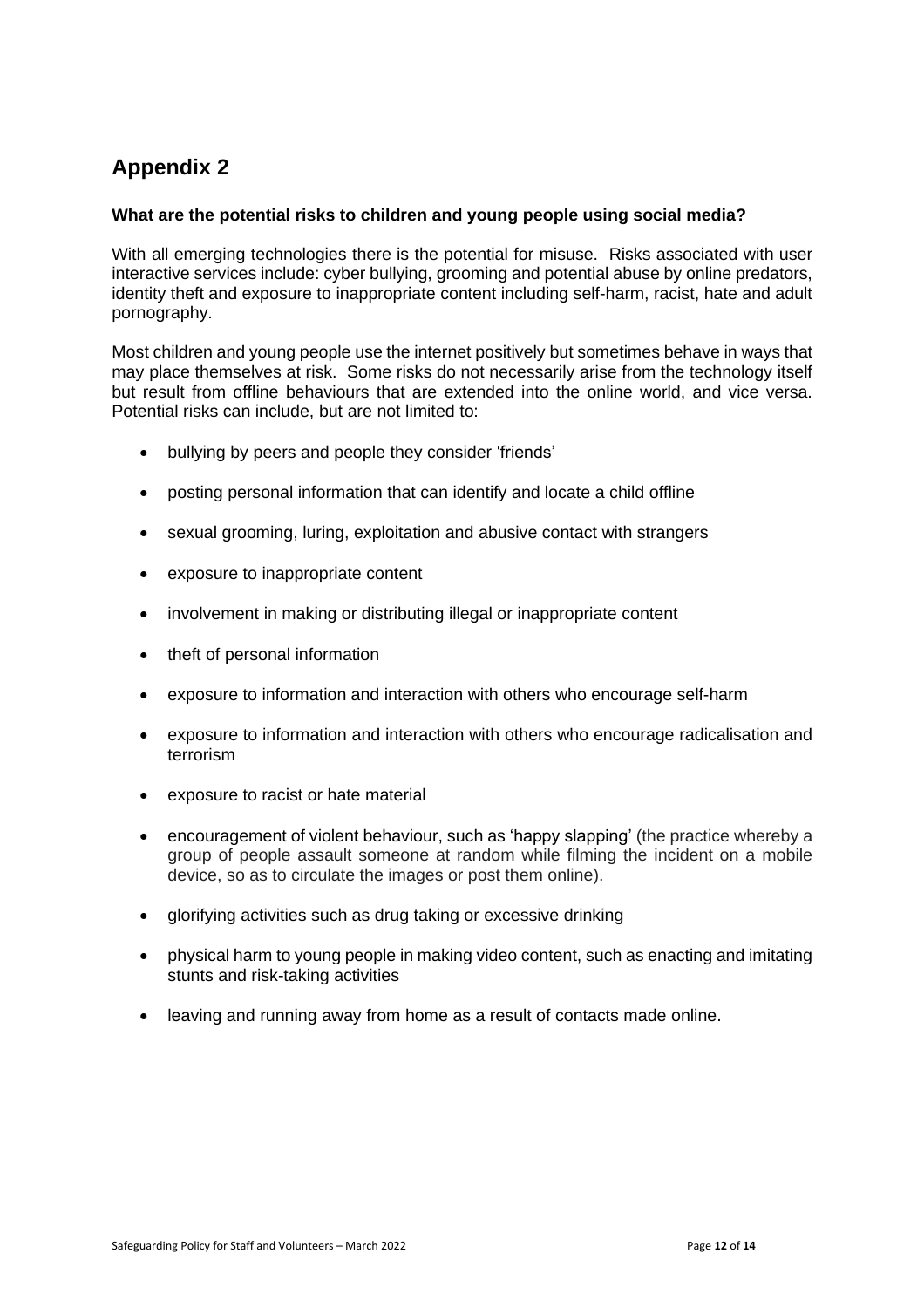### **Appendix 3**

#### **Potential indicators of online grooming and sexual exploitation of children and young people**

There is concern that the use of social networking services may increase the potential for sexual exploitation of children and young people. Exploitation can include exposure to harmful content (including adult pornography and illegal child abuse images), and encouragement for young people to post inappropriate content or images of themselves. There have also been a number of cases where adults have used social networking and user interactive services as a means of grooming children and young people for sexual abuse.

The Home Office Task Force on Child Protection on the Internet identifies that online grooming techniques include:

- gathering personal details, such as age, name, address, mobile number, name of school and photographs
- promising meetings with celebrities or offers of merchandise
- offering cheap tickets to sporting or music events
- offering material gifts including electronic games, music or software
- paying young people to appear naked and perform sexual acts
- bullying and intimidating behaviour, such as threatening to expose the child by contacting their parents to inform them of their child's communications or postings on a social networking site, and/or saying they know where the child lives, plays sport, or goes to school
- asking sexually themed questions, such as 'Do you have a boyfriend?' or 'Are you a virgin?'
- asking to meet children and young people offline
- sending sexually themed images to a child, depicting adult content or the abuse of other children
- masquerading as a minor or assuming a false identity on a social networking site to deceive a child

using school or hobby sites (including sports) to gather information about a child's interests likes and dislikes. Most social networking sites set a child's web page/profile to private by default to reduce the risk of personal information being shared in a public area of the site.